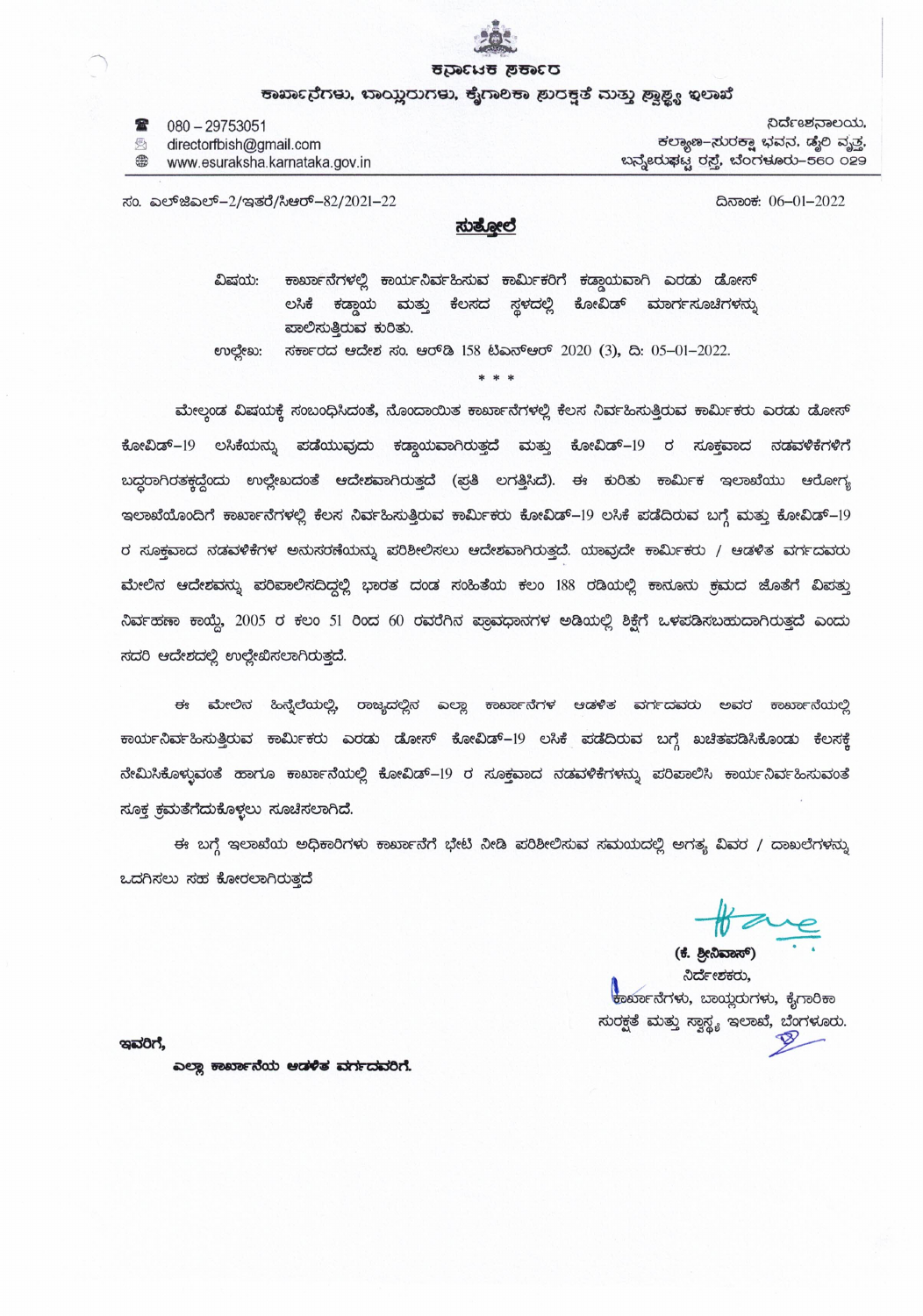, p  $\mathcal{R}_\perp$  $\overline{Y}$  , as the  $\eta$